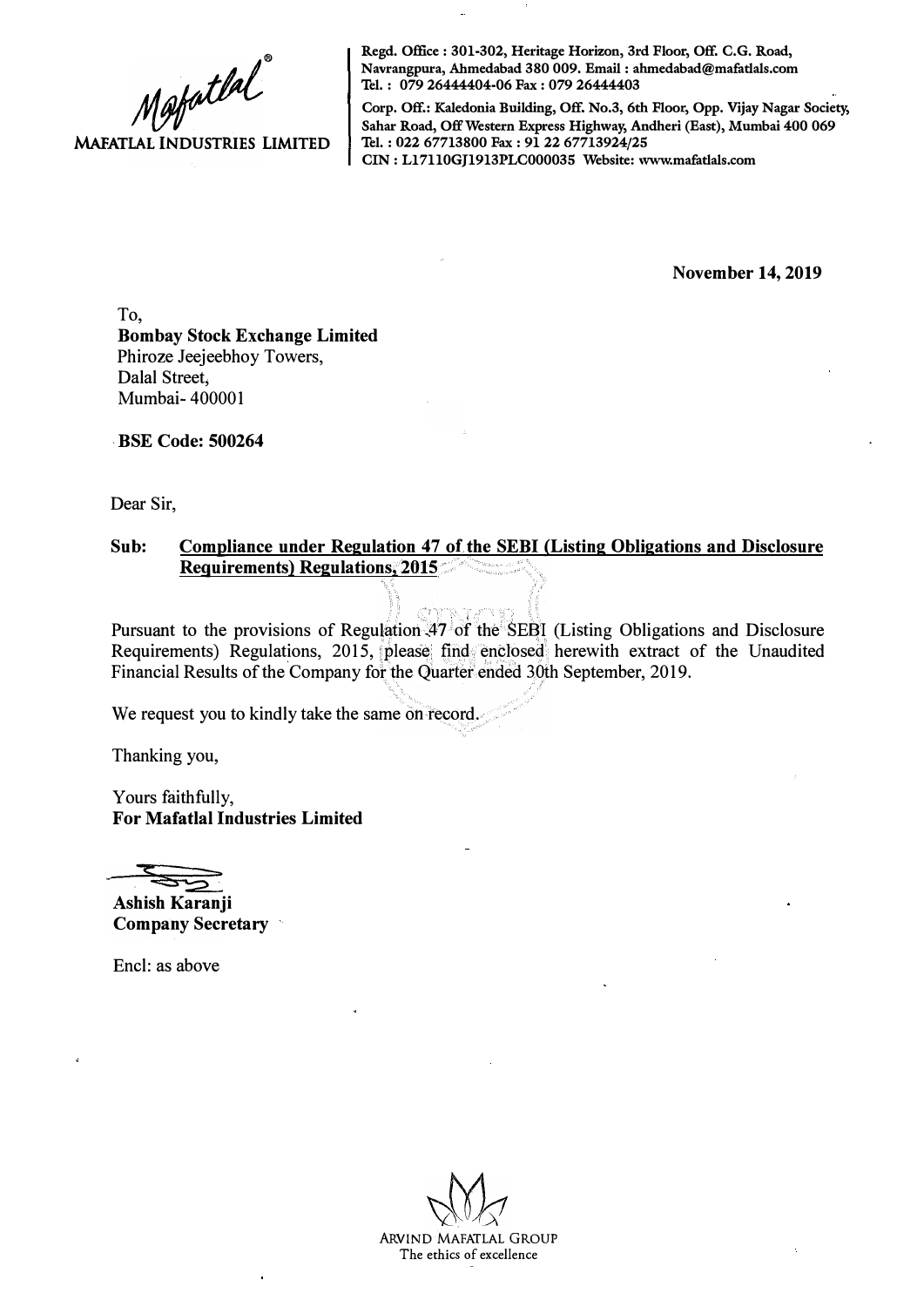

fatlat

## **MAFATLAL INDUSTRIES L**

Regd. Office: 301-302, Heritage Horizon, 3rd Floor, Off C.G. Road, Navrangpura, Ahmedabad - 380 009 Tel: 079-26444404-06; Fax: 079-26444403 Email: ahmedabad@mafatlals.com; Website: www.mafatlals.com . Corporate Identification No.: L17110GJ1913PLC000035

**EXTRACT OF STATEMENT OF STANDALONE AND CONSOLIDATED UNAUDITED FINANCIAL RESULTS** [7 in lakhs] **[7 in lakhs] FOR THE QUARTER AND SIX MONTHS ENDED 30th SEPTEMBER, 2019** 

| (₹ in lakhs)<br>FOR THE QUARTER AND SIX MONTHS ENDED 30th SEPTEMBER, 2019 |                                                                                                       |                                        |                                                  |                   |                                                   |                          |                                     |                          |                                  |                   |                                                                                |              |                                     |  |  |
|---------------------------------------------------------------------------|-------------------------------------------------------------------------------------------------------|----------------------------------------|--------------------------------------------------|-------------------|---------------------------------------------------|--------------------------|-------------------------------------|--------------------------|----------------------------------|-------------------|--------------------------------------------------------------------------------|--------------|-------------------------------------|--|--|
|                                                                           | <b>PARTICULARS</b>                                                                                    | <b>Standalone</b>                      |                                                  |                   |                                                   |                          |                                     |                          | <b>Consolidated</b>              |                   |                                                                                |              |                                     |  |  |
| Sr.<br>No.                                                                |                                                                                                       | For the three months<br>ended on       |                                                  |                   | For the six<br>months ended on                    |                          | For the year<br>ended on            |                          | For the three months<br>ended on |                   | For the six<br>months ended on                                                 |              | For the year<br>ended on            |  |  |
|                                                                           |                                                                                                       | 30th Sept.<br>2019<br><b>Unaudited</b> | 30th June.<br>2019<br><b>Unaudited Unaudited</b> | 31st Mar.<br>2019 | 30th Sept, 30th Sept,<br>2019<br><b>Unaudited</b> | 2018<br><b>Unaudited</b> | 31st Mar.<br>2019<br><b>Audited</b> | 2019<br><b>Unaudited</b> | 30th Sept. 30th June.<br>2019    | 31st Mar.<br>2019 | 30th Sept. 30th Sept.<br>2019<br>Unaudited   Unaudited   Unaudited   Unaudited | 2018         | 31st Mar.<br>2019<br><b>Audited</b> |  |  |
|                                                                           | <b>Total Income from Operations</b>                                                                   | 29,161.46                              | 27,606.21                                        | 24,553.60         | 56,767.67                                         | 56,490.66                | 1.05.457.89                         | 29, 165.84               | 27,611.95                        | 24,557.75         | 56,777.79                                                                      | 56.499.84    | 1.05.475.69                         |  |  |
|                                                                           | Net Profit / (Loss) for the period                                                                    |                                        |                                                  |                   |                                                   |                          |                                     |                          |                                  |                   |                                                                                |              |                                     |  |  |
| 3                                                                         | (before Tax, Exceptional and/or Extraordinary items)<br>Net Profit / (Loss) for the period before tax | (218.92)                               | (589.05)                                         | (2,715.62)        | (807.97)                                          | (3,906.43)               | (9,645.24)                          | (218.92)                 | (589.05)                         | (2,715.62)        | (807.97)                                                                       | (3.906.43)   | (9,645.24)                          |  |  |
|                                                                           | (after Exceptional and / or Extraordinary items)                                                      | (975.27)                               | (520.23)                                         | (3,520.85)        | (1,495.50)                                        | (4,711.66)               | (18,007.04)                         | (975.27)                 | (520.23)                         |                   | $(3,520.85)$ $(1,495.50)$                                                      | (4,711.66)   | (18,007.04)                         |  |  |
| $\overline{4}$                                                            | Net Profit / (Loss) for the period after tax                                                          |                                        |                                                  |                   |                                                   |                          |                                     |                          |                                  |                   |                                                                                |              |                                     |  |  |
|                                                                           | (after Exceptional and/or Extraordinary items)                                                        | (975.27)                               | (520.23)                                         | (3,520.85)        | (1,495.50)                                        | (4,711.66)               | (18,007.04)                         | (975.27)                 | (520.23)                         |                   | $(3,520.85)$ $(1,495.50)$                                                      | (4,711.66)   | (18,007,04)                         |  |  |
| 5 <sup>1</sup>                                                            | Total Comprehensive Income for the period                                                             |                                        |                                                  |                   |                                                   |                          |                                     |                          |                                  |                   |                                                                                |              |                                     |  |  |
|                                                                           | (Comprising Profit / (Loss) for the period (after tax)                                                |                                        |                                                  |                   |                                                   |                          |                                     |                          |                                  |                   |                                                                                |              |                                     |  |  |
|                                                                           | and Other Comprehensive Income (after tax)]                                                           | (2,357.76)                             | (8,015.73)                                       |                   | $(6, 112.03)$ (10,373.49) (14,836.16)             |                          | (29, 172.42)                        | (2,357.76)               | (8,015.73)                       |                   | $(6, 112.03)$ $(10, 373.49)$                                                   | (14, 836.16) | (29, 172.42)                        |  |  |
| 6 <sup>5</sup>                                                            | <b>Equity Share Capital</b>                                                                           | 1,391.28                               | 1.391.28                                         | 1,391.28          | 1,391.28                                          | 1,391.28                 | 1,391.28                            | 1,391.28                 | 1,391.28                         | 1,391.28          | 1,391.28                                                                       | 1,391.28     | 1,391.28                            |  |  |
|                                                                           | Reserves (excluding Revaluation Reserve)                                                              |                                        |                                                  |                   |                                                   |                          | 49.307.76                           |                          |                                  |                   |                                                                                |              | 49,314.69                           |  |  |
| 8                                                                         | (Loss) / earnings per share                                                                           |                                        |                                                  |                   |                                                   |                          |                                     |                          |                                  |                   |                                                                                |              |                                     |  |  |
|                                                                           | (face value of Rs. 10/- per share) (not annualized)                                                   |                                        |                                                  |                   |                                                   |                          |                                     |                          |                                  |                   |                                                                                |              |                                     |  |  |
|                                                                           | - Basic and Diluted                                                                                   | (7.01)                                 | (3.74)                                           | (25.31)           | (10.75)                                           | (33.87)                  | (129.43)                            | (7.01)                   | (3.74)                           | (25.31)           | (10.75)                                                                        | (33.87)      | (129.43)                            |  |  |

## **� oles:**

The said results have been reviewed by the Audit Committee and approved by the Board of Directors of the Company at its meeting held on 13th November, 2019.

The above is an extract of the detailed format of the Financial Results for the quarter and six months ended 30th September, 2019 filed with the Bombay Stock Exchange under Regulation 33 of the SEBI (Listing Obligations and Disclosure Requirements) Regulations, 2015. The full format of the said Financial Results are available on the **website** of the Company at 'www.mafatlals.com' and also available on the website of Stock Exchange at www.bseindia.com.

A.

**lace: Mumbai** ARVIND MAFATLAL GROUP CHAIRMAN **ate : 13<sup>™</sup> November, 2019 DIN:- 00009872** •• • •• **• Al:ilnedabad**

By Order of the Board **For Mafatlal Industries Limited** H.A.MAFATLAL<br>CHAIRMAN

.. . ·•'·

,·., **I I** 

*·.t* 

**BAG** 

�'.

•

I

**I**